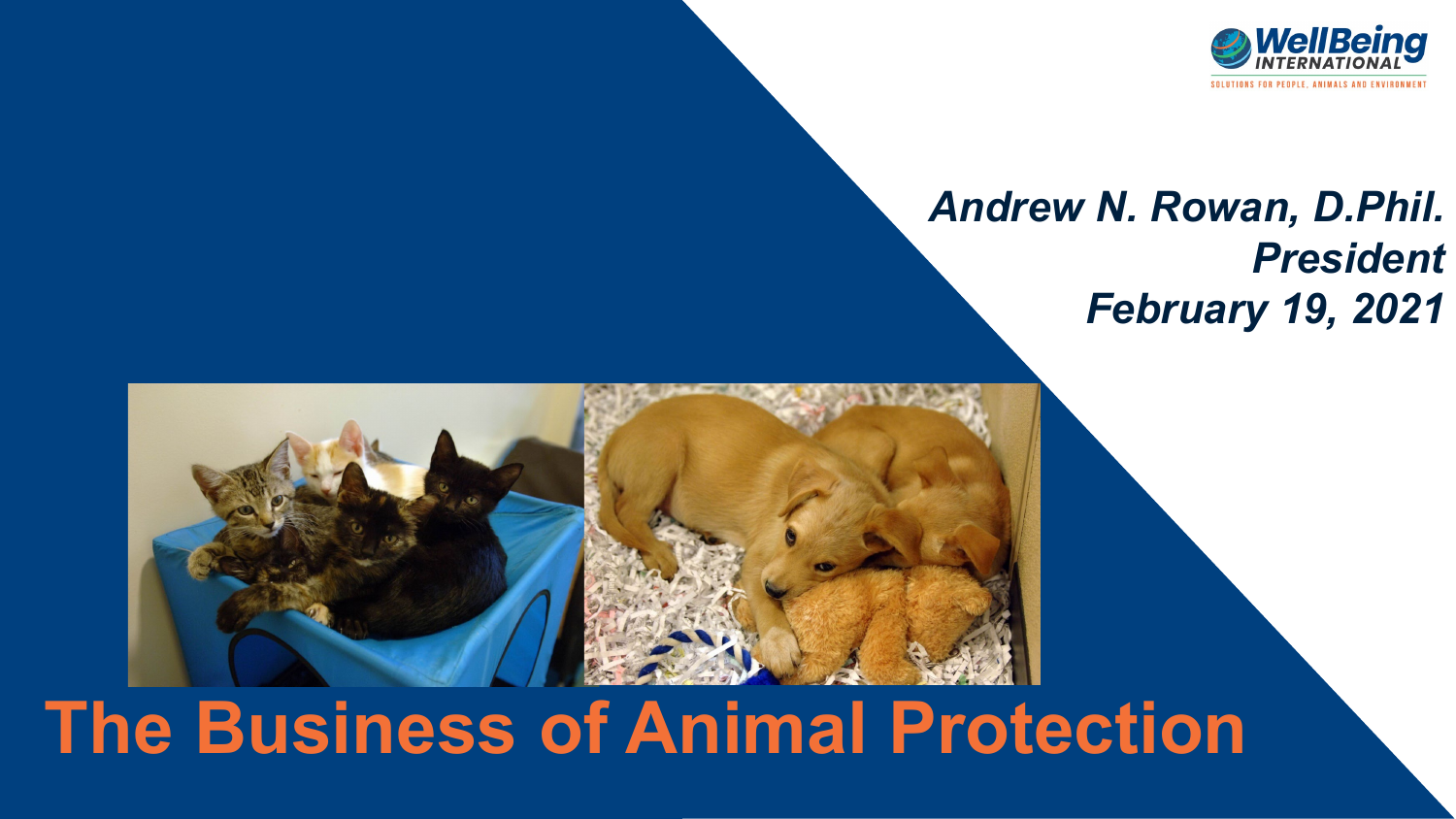

# Outline of talk

- National Philanthropy
- Growing Numbers of Animal Protection Groups
- State based APO Income
- What is potential for AP Movement?
- State AP Growth
- Two Insights on US Dog Population and Covid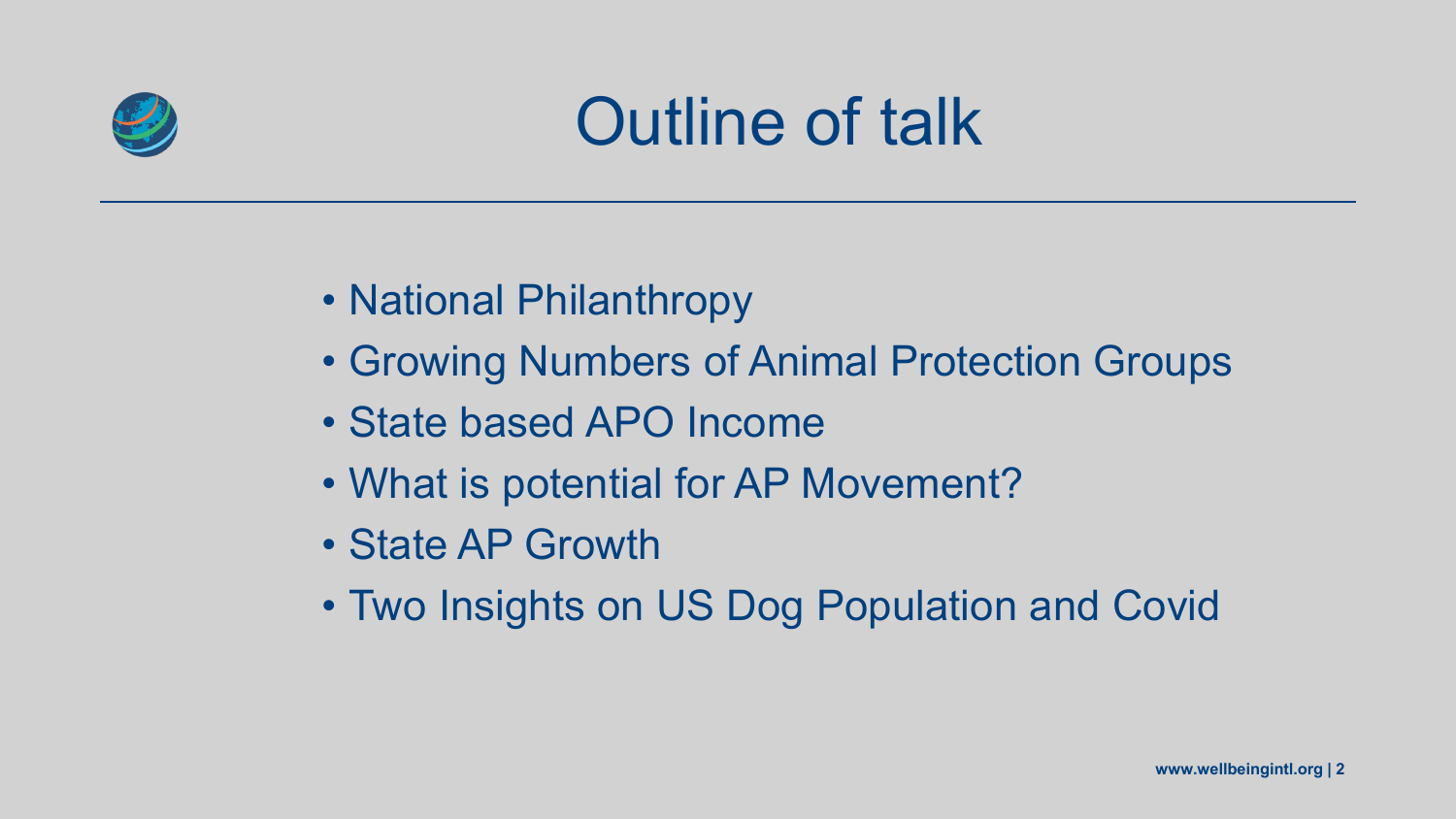### Philanthropy Breakdown by Sectors - 2010 Data

**Environment & Animals \$6.66 billion (2.28%)**

**Of which \$1.6 billion is given to animal protection - \$5+ pcap.**



**National APO groups accounted for 25% of APO income.**

**HSUS \$137m ASPCA \$117m PETA/PCRM \$58m Best Friends \$44m**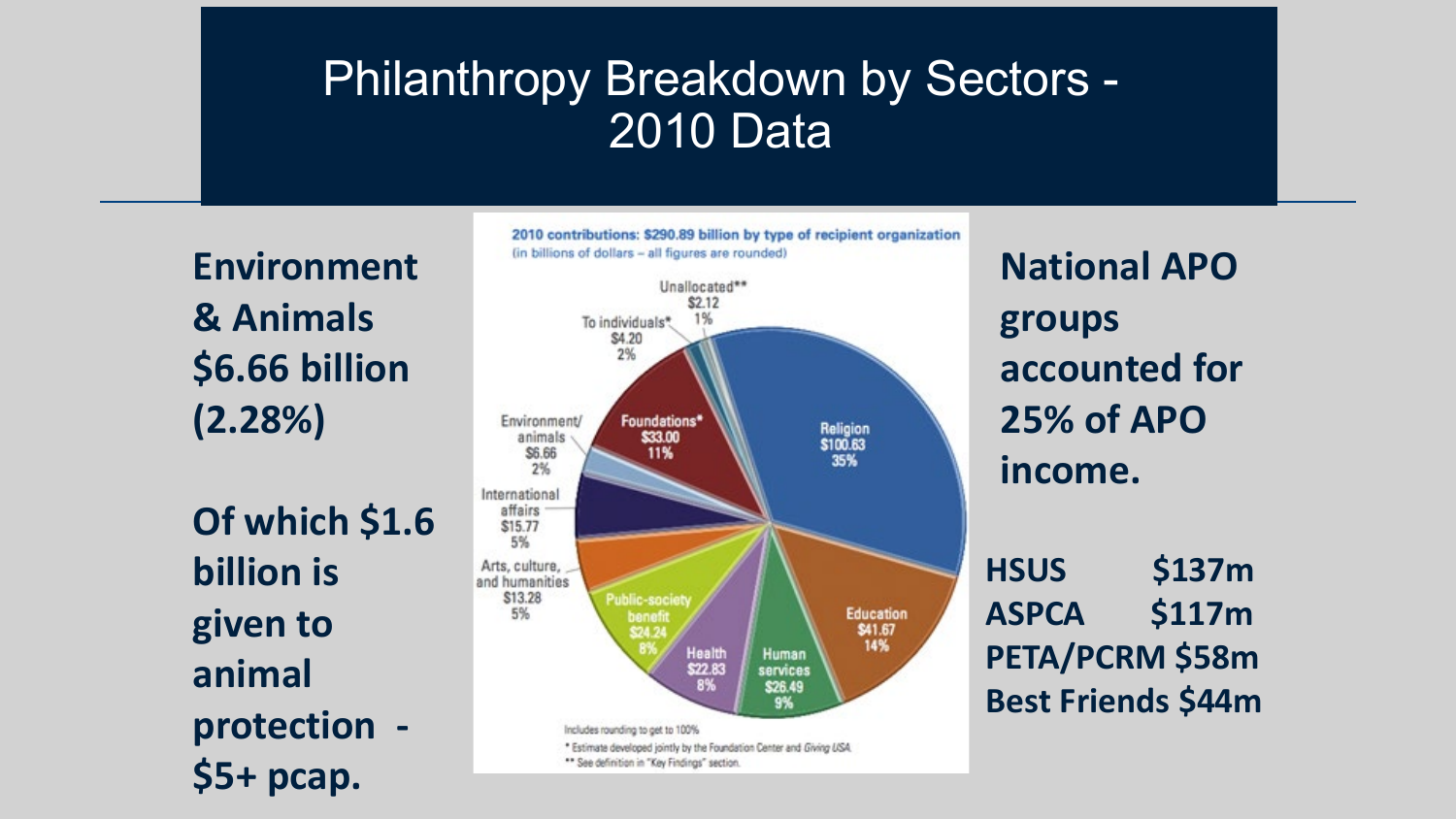### Dates of AP Organization Founding & Income (as of 2006 from Natl Center for Charity Stats Data)

| <b>Ruling Date</b> | # of        | $\frac{0}{0}$ | $#$ Filing 990 | <b>Total Annual</b> | <b>Mean Inc. per</b> |
|--------------------|-------------|---------------|----------------|---------------------|----------------------|
|                    | <b>NGOs</b> |               | $(\%$ filing)  | Inc. $(Smill.)^*$   | org. (\$mill.)*      |
|                    |             |               |                |                     |                      |
| <b>Before 1950</b> | 109         | 1.9           | 104(95)        | \$701.2             | \$6.73               |
|                    |             |               |                |                     |                      |
| 1950s              | 113         | 1.9           | 108 (96)       | 343.7               | \$3.18               |
| 1960s              | 194         | 3.3           | 188 (97)       | 190.8               | \$1.02               |
| 1970s              | 469         | 8.0           | 423 (90)       | 234.0               | \$0.55               |
| 1980s              | 596         | 10.2          | 521 (79)       | 161.2               | <b>\$0.31</b>        |
| 1990s              | 1,803       | 30.7          | 1,074(60)      | 276.5               | \$0.26               |
| <b>2000s</b>       | 2,564       | 43.7          | 726 (28)       | 46.7                | <b>\$0.06</b>        |
| <b>Unknown</b>     | 18          | 0.3           | 17(94)         | 7.4                 |                      |
| <b>TOTAL</b>       | 5,866       | 100           | 3,161(54)      | 1,961.5             |                      |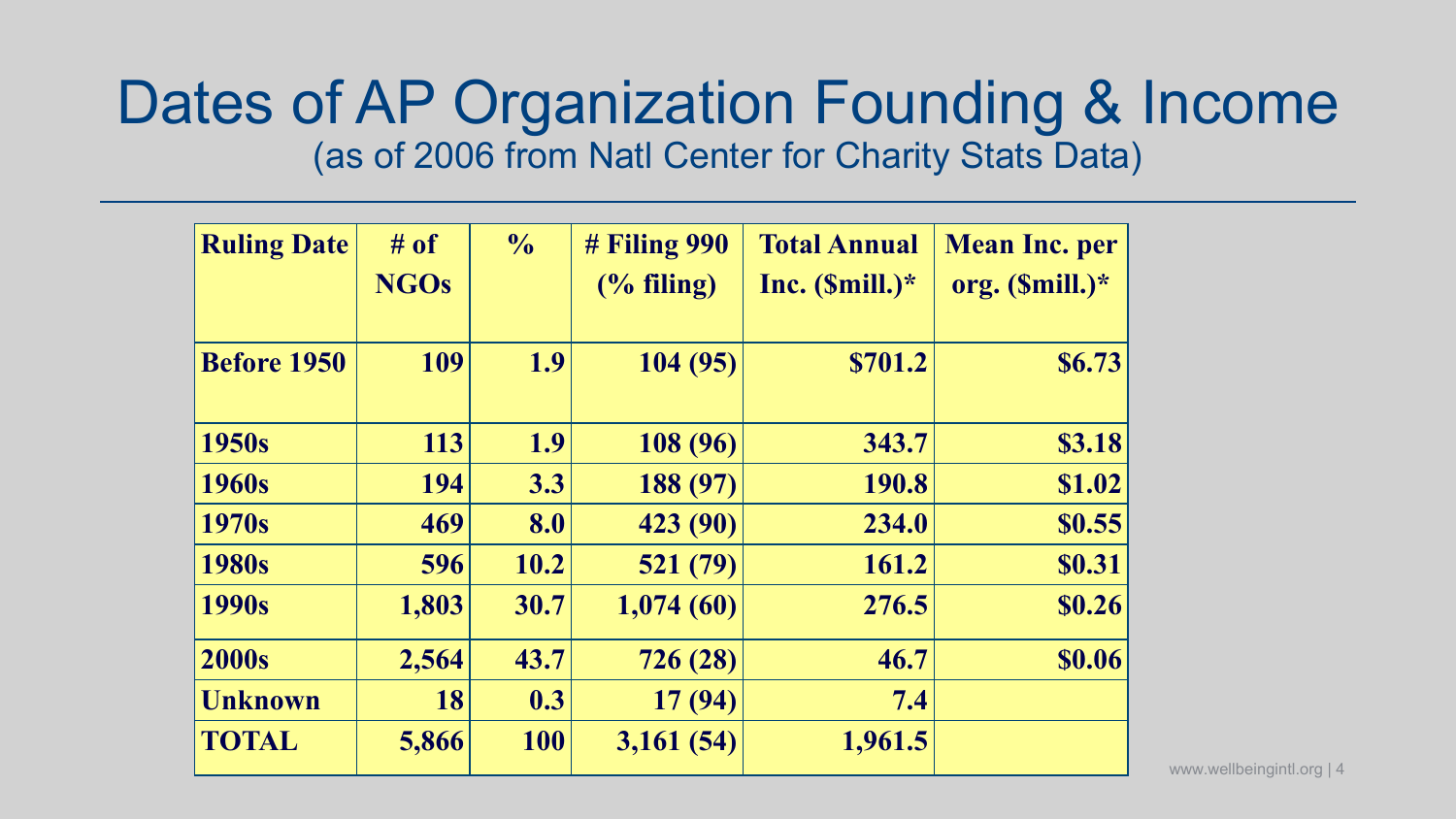## Animal Protection Movement Growth

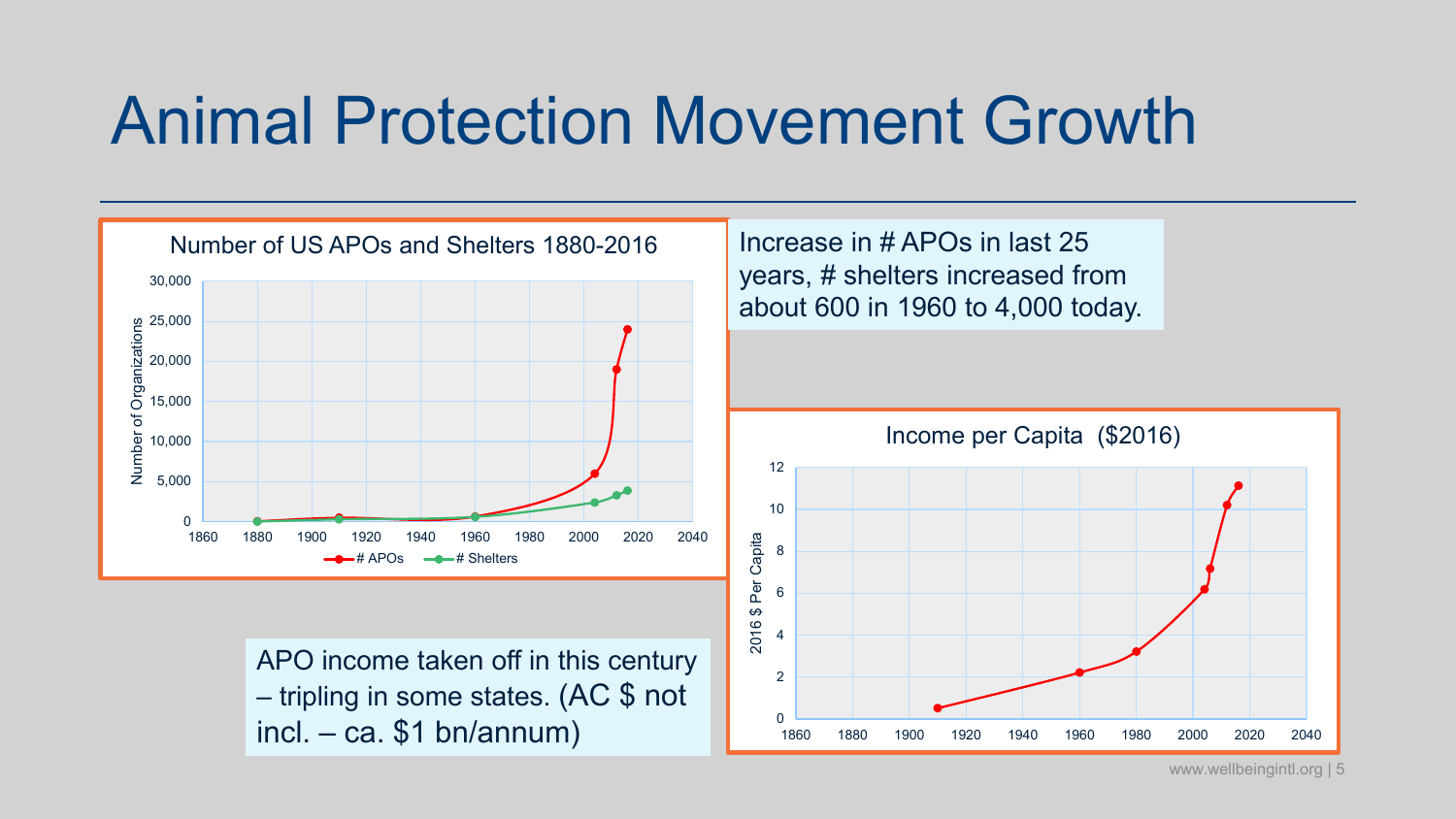# National and International APO Growth

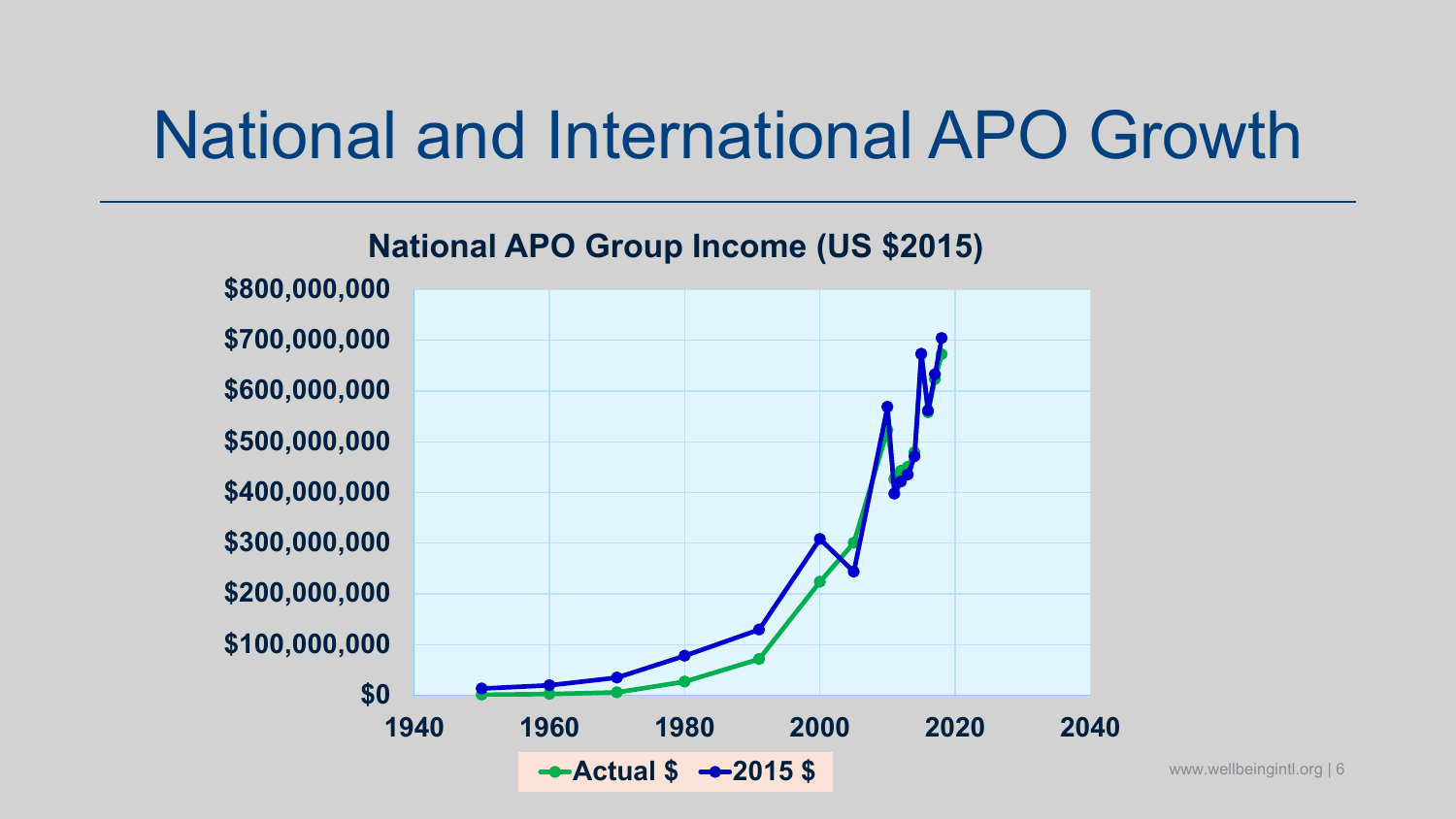### State APO Income Per Capita

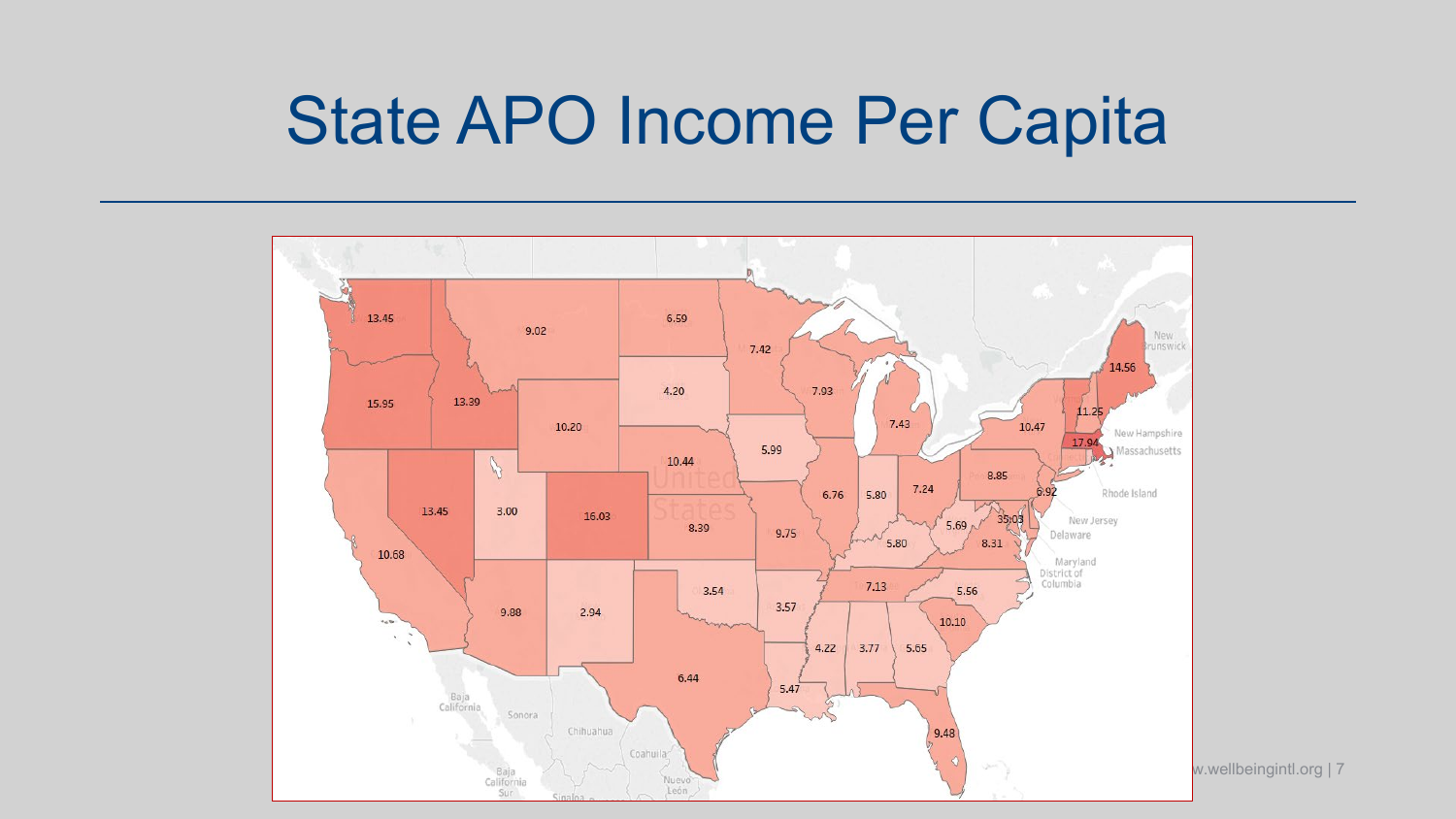### **2016 Per Capita Income for Selected States**

| <b>State</b>          | <b>Per Cap</b> | <b>State</b>          | <b>Per Cap</b> |
|-----------------------|----------------|-----------------------|----------------|
| <b>Texas</b>          | \$6.44         | <b>Hawaii</b>         | \$16.95        |
| <b>lowa</b>           | \$5.99         | <b>Colorado</b>       | \$16.03        |
| <b>Kentucky</b>       | \$5.80         | <b>Oregon</b>         | \$15.95        |
| <b>Indiana</b>        | \$5.80         | <b>Massachusetts</b>  | \$15.85        |
| <b>West Virginia</b>  | \$5.69         | <b>Maine</b>          | \$14.56        |
| Georgia               | \$5.65         | <b>Nevada</b>         | \$13.45        |
| <b>North Carolina</b> | \$5.56         | Washington            | \$13.45        |
| Louisiana             | \$5.47         | <b>Idaho</b>          | \$13.39        |
| <b>Alaska</b>         | \$5.42         | <b>Vermont</b>        | \$12.07        |
| <b>Rhode Island</b>   | \$5.25         | <b>New Hampshire</b>  | \$11.25        |
| <b>Mississippi</b>    | \$4.22         | <b>New Mexico</b>     | \$11.12        |
| <b>South Dakota</b>   | \$4.20         | <b>California</b>     | \$10.68        |
| <b>Alabama</b>        | \$3.77         | <b>New York</b>       | \$10.47        |
| <b>Arkansas</b>       | \$3.57         | <b>Nebraska</b>       | \$10.44        |
| <b>Oklahoma</b>       | \$3.54         | <b>Wyoming</b>        | \$10.20        |
| <b>Utah</b>           | \$3.00         | <b>South Carolina</b> | \$10.10        |

Per cap income ranges from a low of \$3 to a high of almost \$17.

No obvious patterns – RI low but VT & ME high. SC is twice NC.

As well as animal movement is doing, it could do better.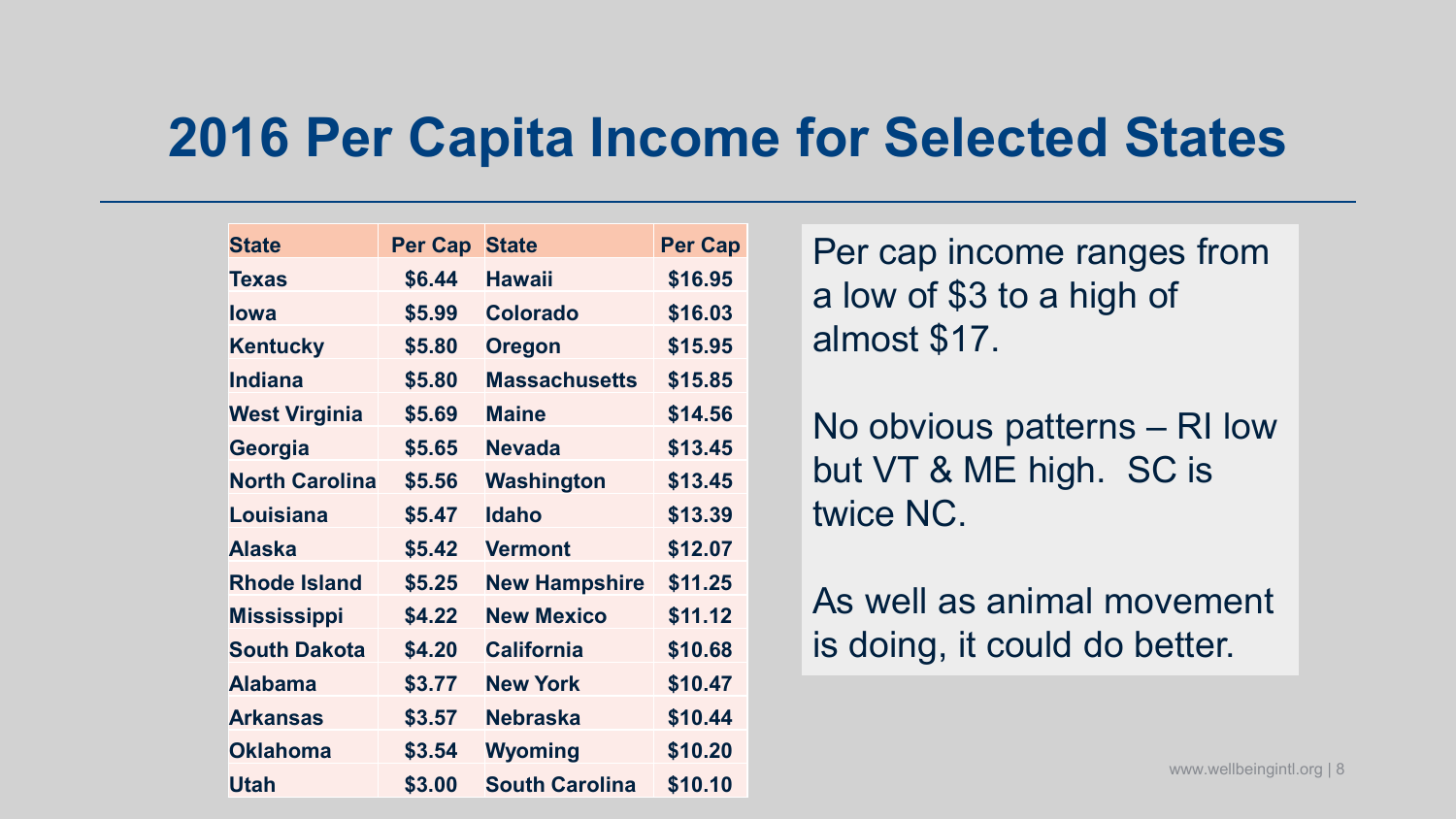## **Two Anecdotes – Arizona Example**

• 2006 Initiative Petition created a buzz in state for animal welfare – led to higher rate of increase for several years?



|      | <b>Total</b>         |
|------|----------------------|
| Year | <b>Contributions</b> |
| 2003 | 13,063,991           |
| 2004 | 15,610,948           |
| 2005 | 17,566,621           |
| 2006 | 19,376,233           |
| 2007 | 23,052,952           |
| 2008 | 26,557,872           |
| 2009 | 31,030,783           |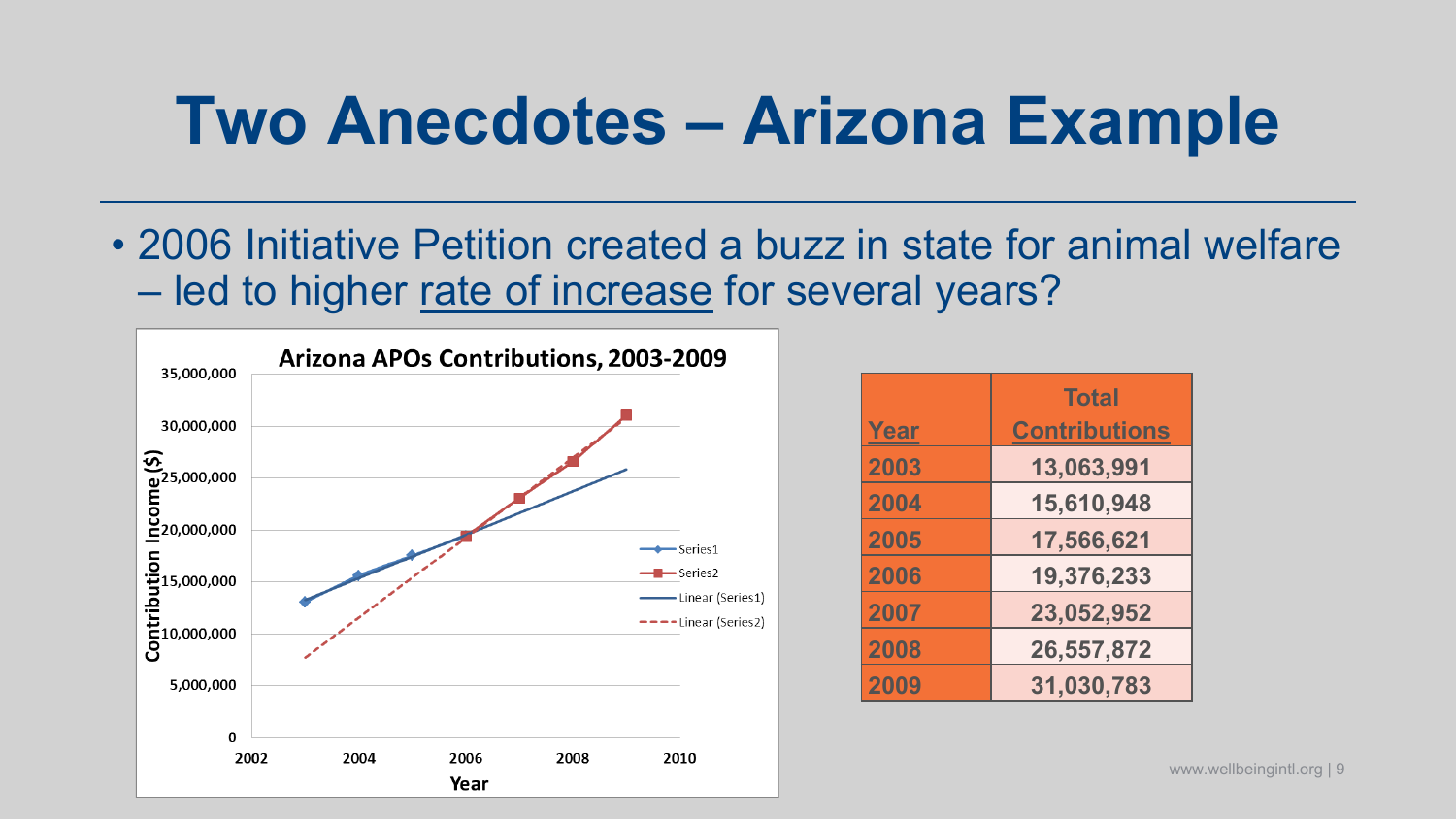# Second Example Gulf Coast APOs Pre- & Post-Katrina

#### **HS of Southern Mississippi**



LA SPCA was raising \$3m a year pre-Katrina and had Net Assets of \$3.5 million. Post-Katrina its annual income jumped to \$6+million a year and its Net Assets were \$27 million in 2014.

HSSM was raising \$1m a year pre-Katrina and had Net Assets of \$2 million. Post-Katrina its annual income jumped to \$2.5 million a year and its Net Assets were around \$6 million in 2016.

#### **Louisiana SPCA**

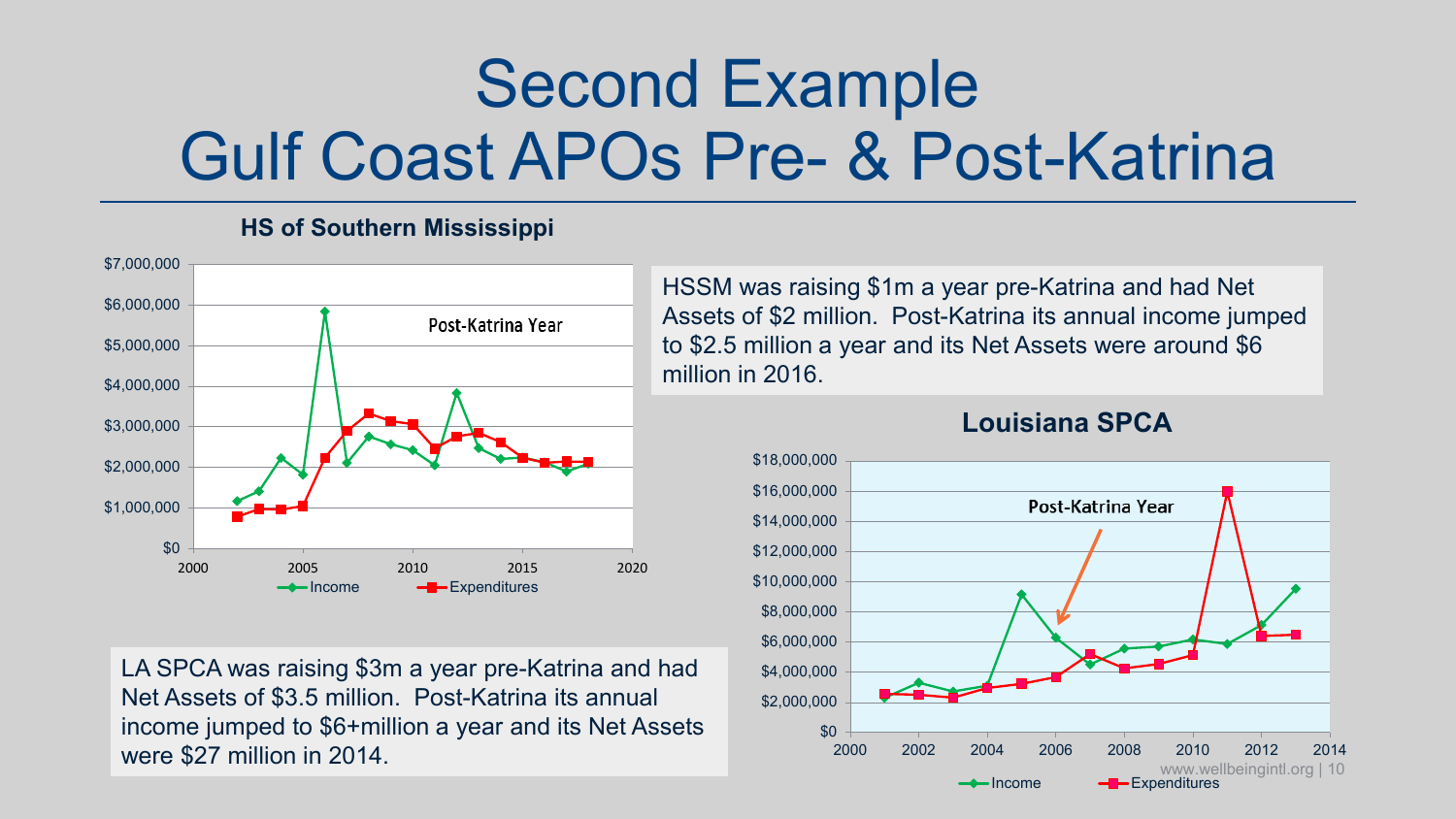# **What is Animal Protection Movement Potential Income?**

# **Using the following data:**

- **a) Total US philanthropy – around \$450 bn**
- **b) Major donors provide ca. 80% - \$360 bn**
- **c) APM (& Env mvmnt) do not do well among major donors**
- **d) APM raising its funds from the \$90bn "small" donor pool**
- **e) APM receives around \$9 per cap – 0.66% of total US philanthropy but about 3.3% of the \$90 billion**

### **So, is 3.3% of 450bn (or \$15 bn) the potential for US APM income?**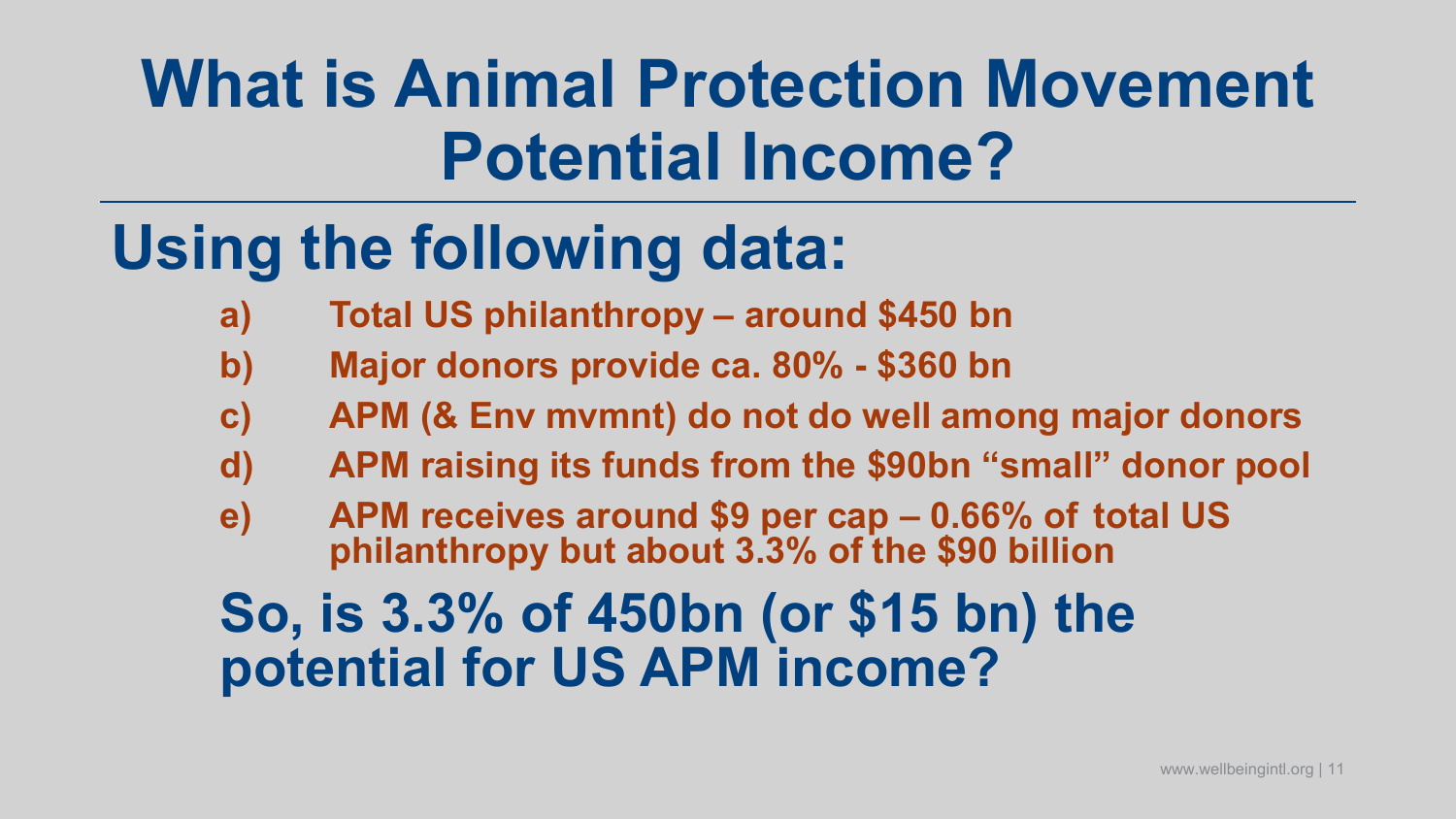### State APO Growth – Selected States

• **And to show that growth extends beyond national organizations (who have gone from \$220 million to \$700 million from 2000 to 2016), here is a chart for APO income growth in four states.** 

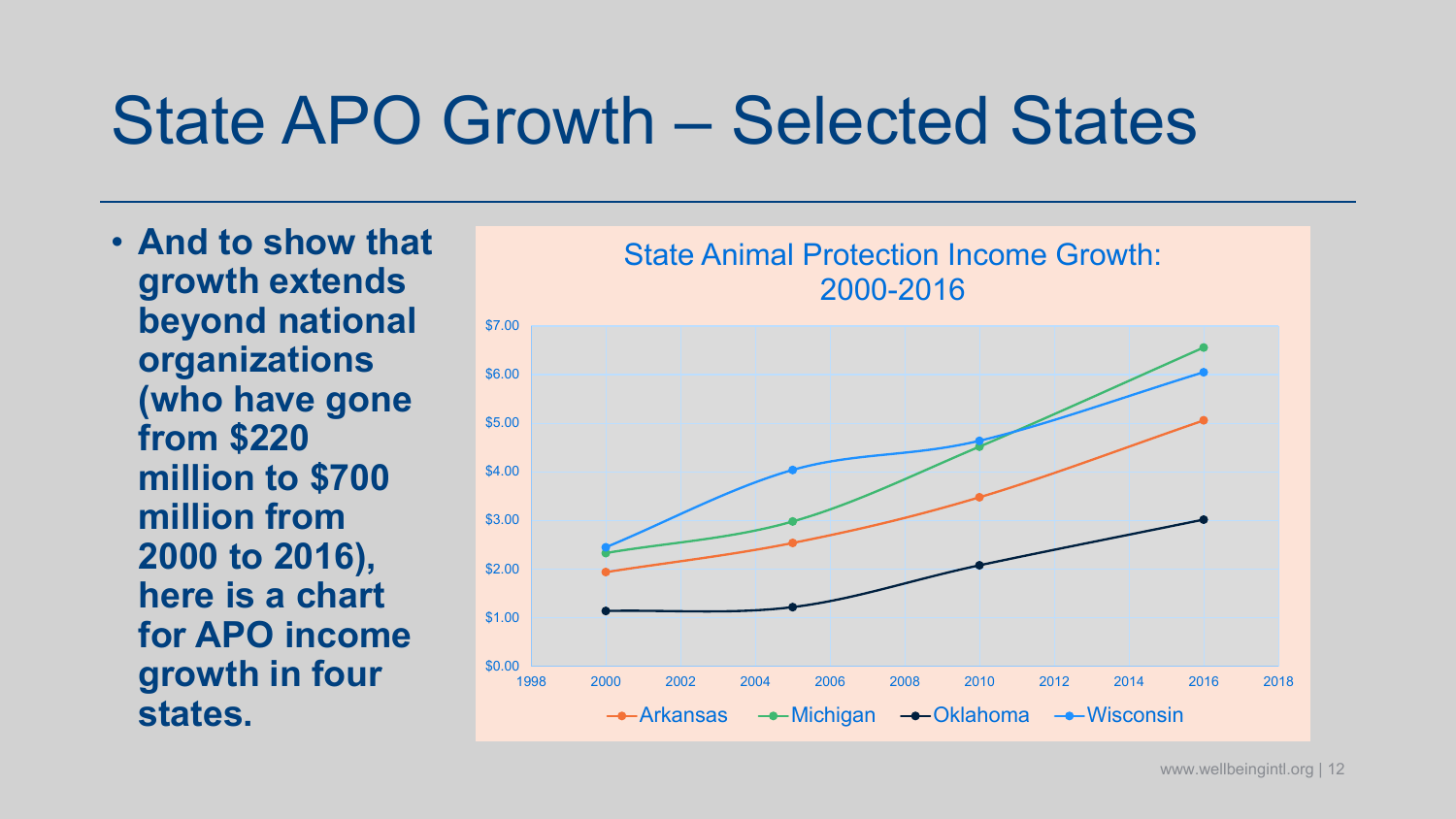### Covid-19 Impact on Shelter Demographics

**Shelter intake remained around the 2020 intake level in 2021.** 

**However, shelters reported crowding in 2021** 



Data derived from PetPoint Industry Reports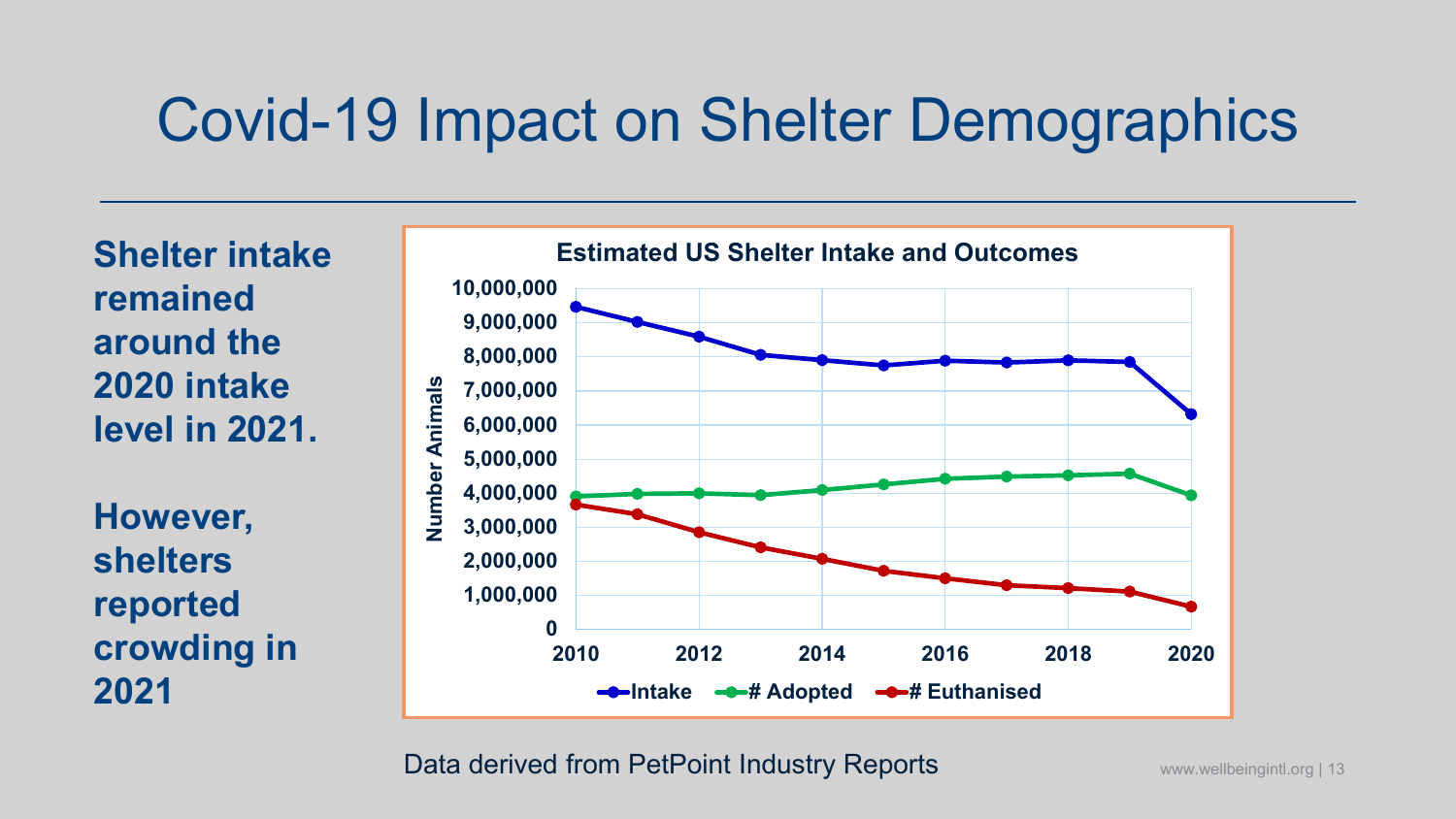### Changes in US Dog Population 1950-2016

- **The "relative" number of dogs has stayed remarkable consistent (215-240 dogs per 1,000 people) for 70 years.**
- **But, the proportion of "homeless" strays has fallen from 30% in 1950 to 1.5% today.**